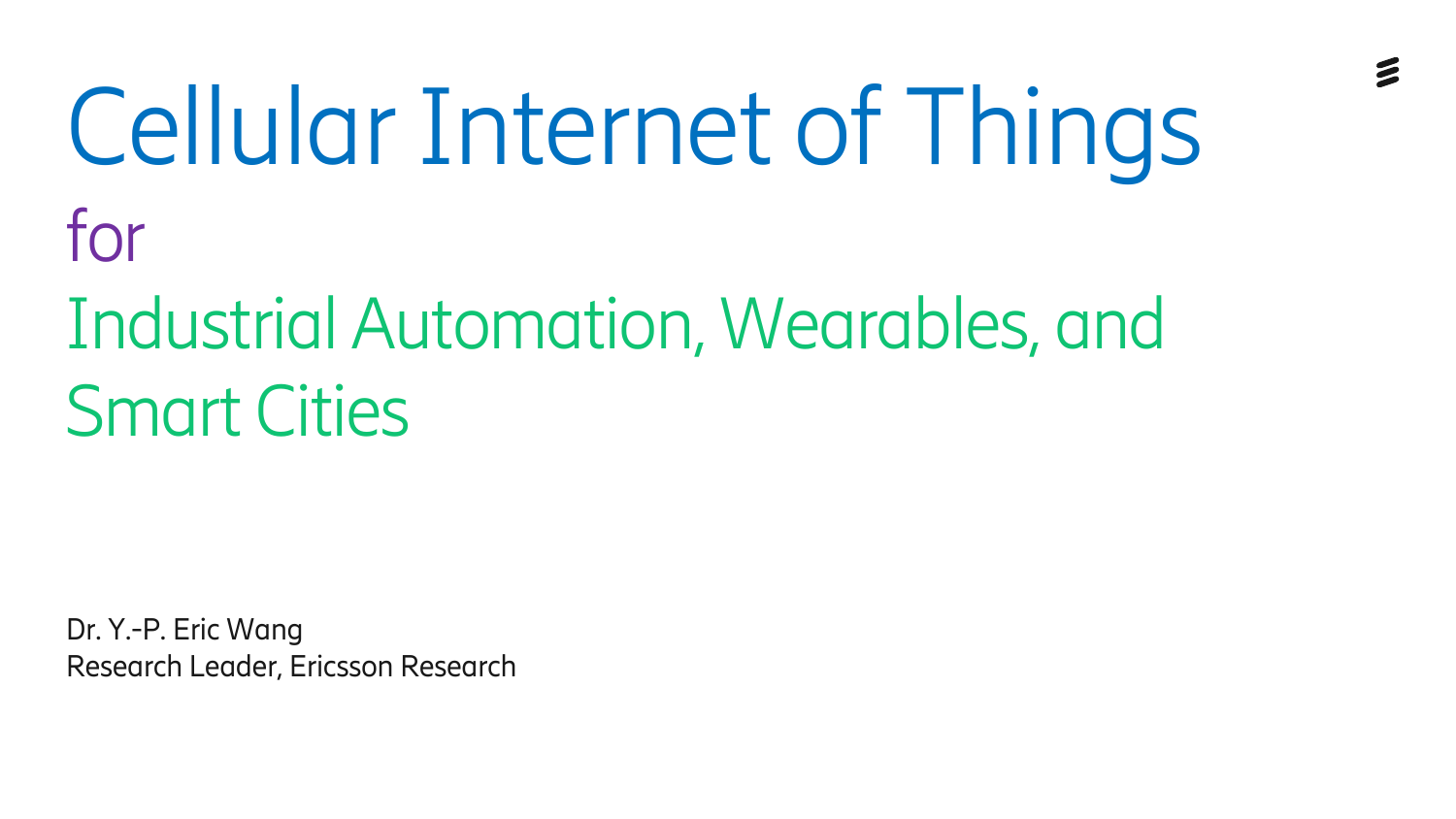### **Content**



#### **5G & Cellular IoT**

Cellular technology evolution & 5G vision; 5G use cases;





**Continued 5G evolution and beyond 5G** What are the remaining performance gaps to address?



#### **Network deployment and ecosystem status**

Commercial network deployment status; UE device availability; Future network migration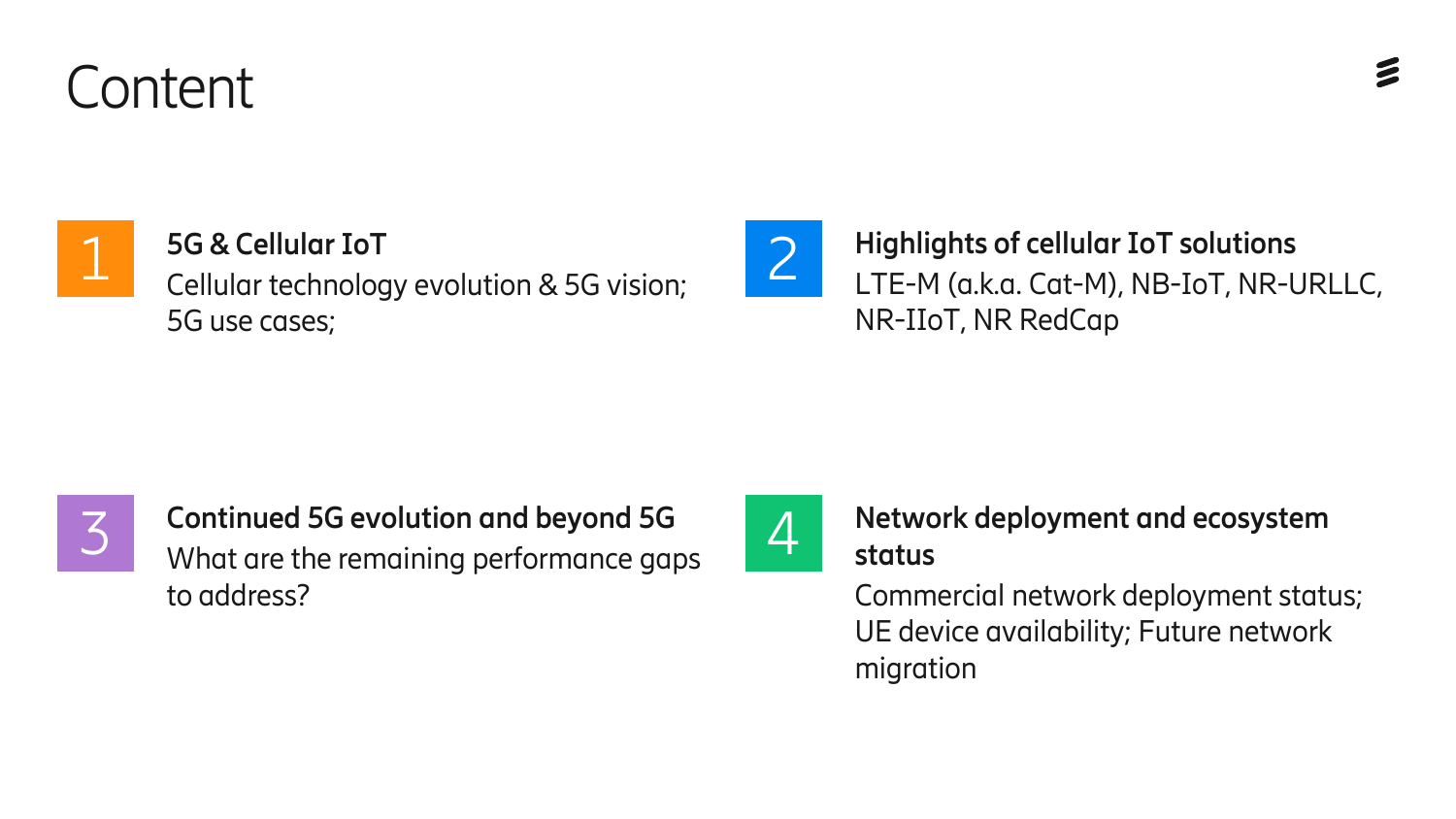### Cellular Technology Evolution

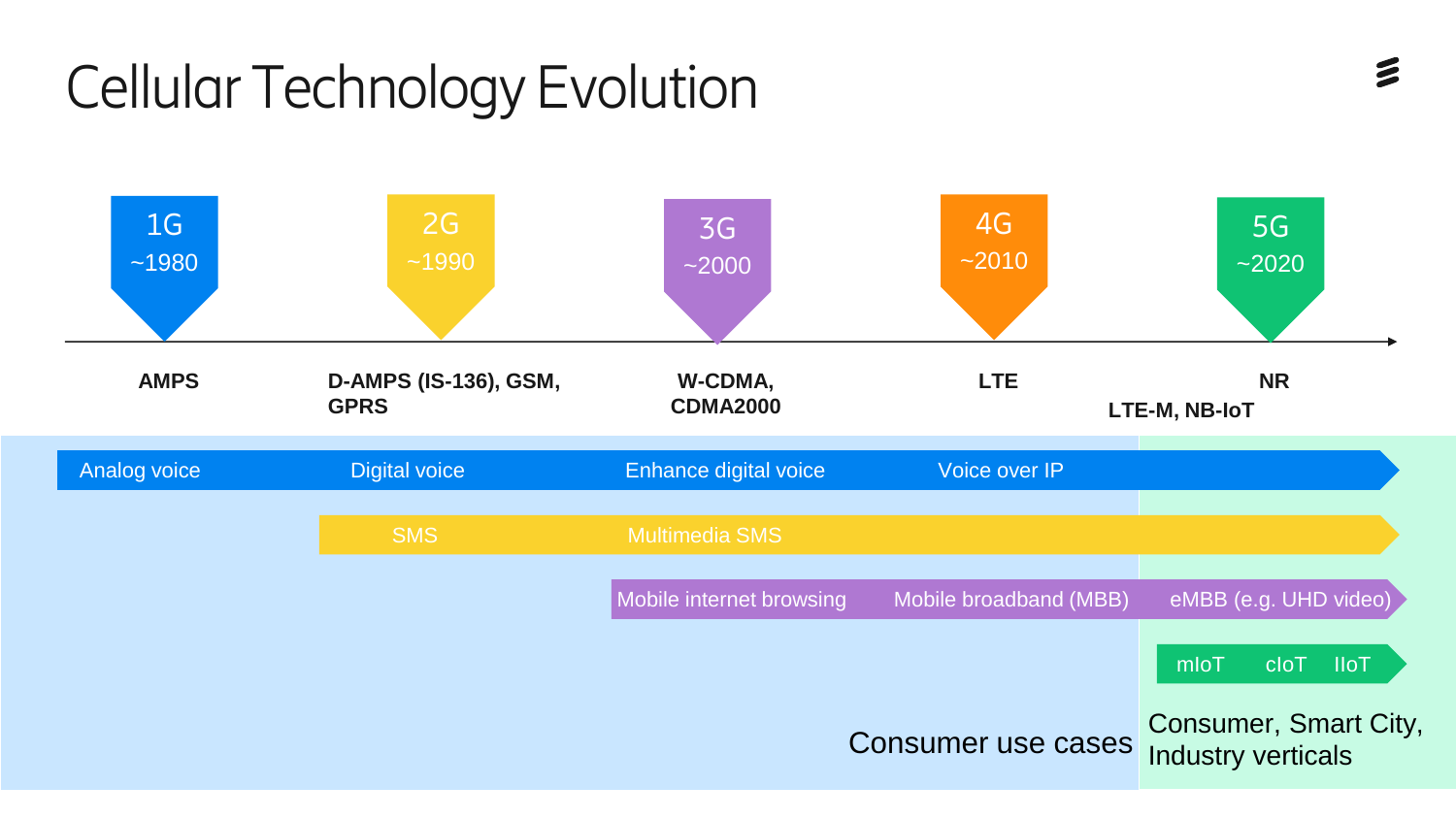### Cellular IoT Segments

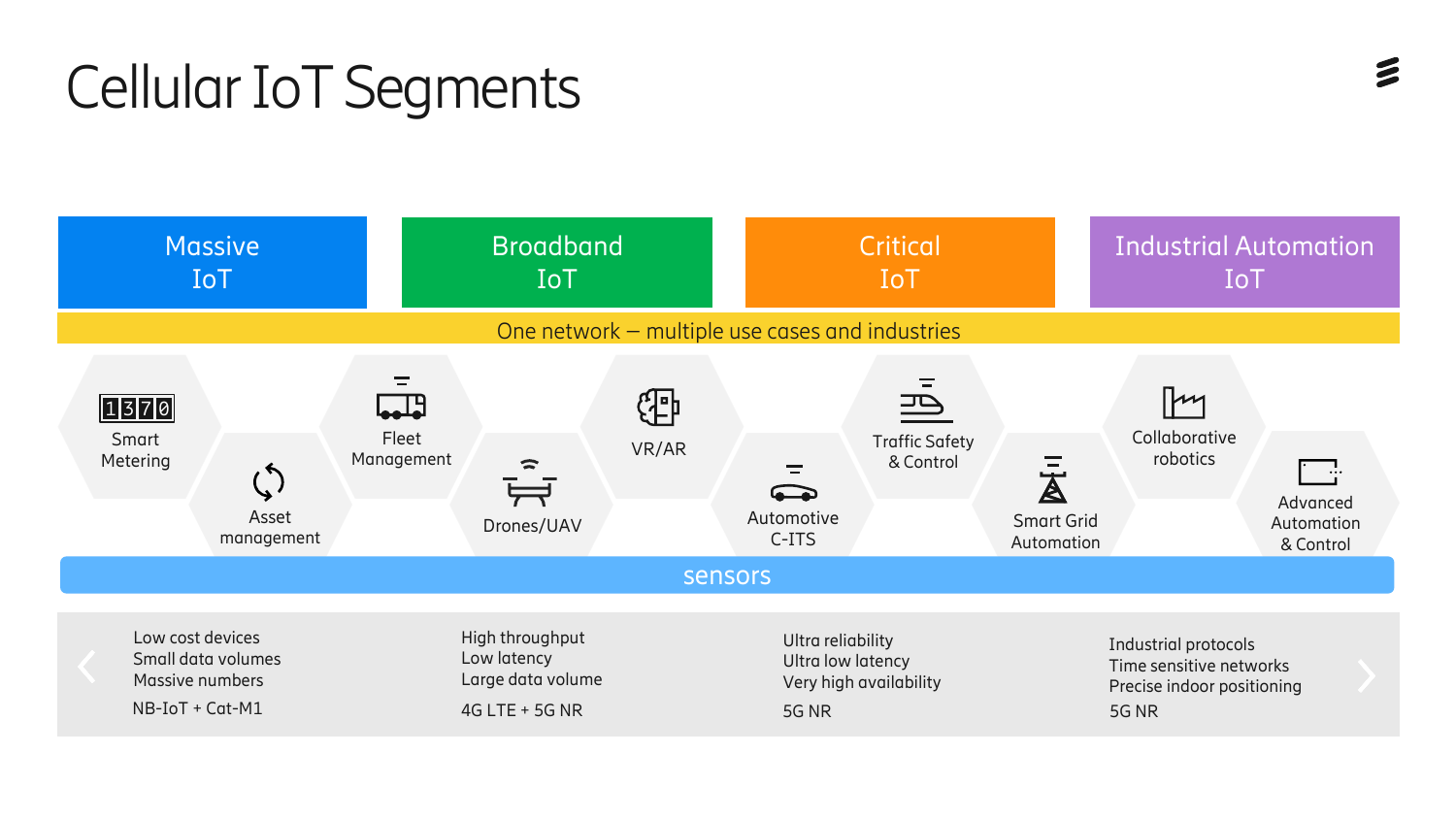### 3GPP Cellular IoT Technologies

#### Performance Target

| Coverage<br>20 dB better than<br>smart phone<br>coverage            | <b>Device Cost</b><br>$(A)$ ultra-low, e.g. $<$ \$5<br>(B) low  | LTE-M: 3GPP Rel-13 (2016)<br>$A$ $A$<br>NB-IoT: 3GPP Rel-13 (2016)<br>AIA                        |
|---------------------------------------------------------------------|-----------------------------------------------------------------|--------------------------------------------------------------------------------------------------|
| <b>Battery Life</b><br>$(A)$ >10 years<br>(B) Multi-year            | <b>Connection Density</b><br>1M devices per $km^2$              | NR URLLC: 3GPP Rel-15 (2018)<br>NR IIoT: 3GPP Rel-16 (2020)<br>NR RedCap: 3GPP Rel-17 (2022) B B |
| <b>Reliability &amp; Latency</b><br>Up to 99.9999%<br>within 0.5 ms | <b>Bounded Low Latency</b><br>Time jitter in the order<br>of us |                                                                                                  |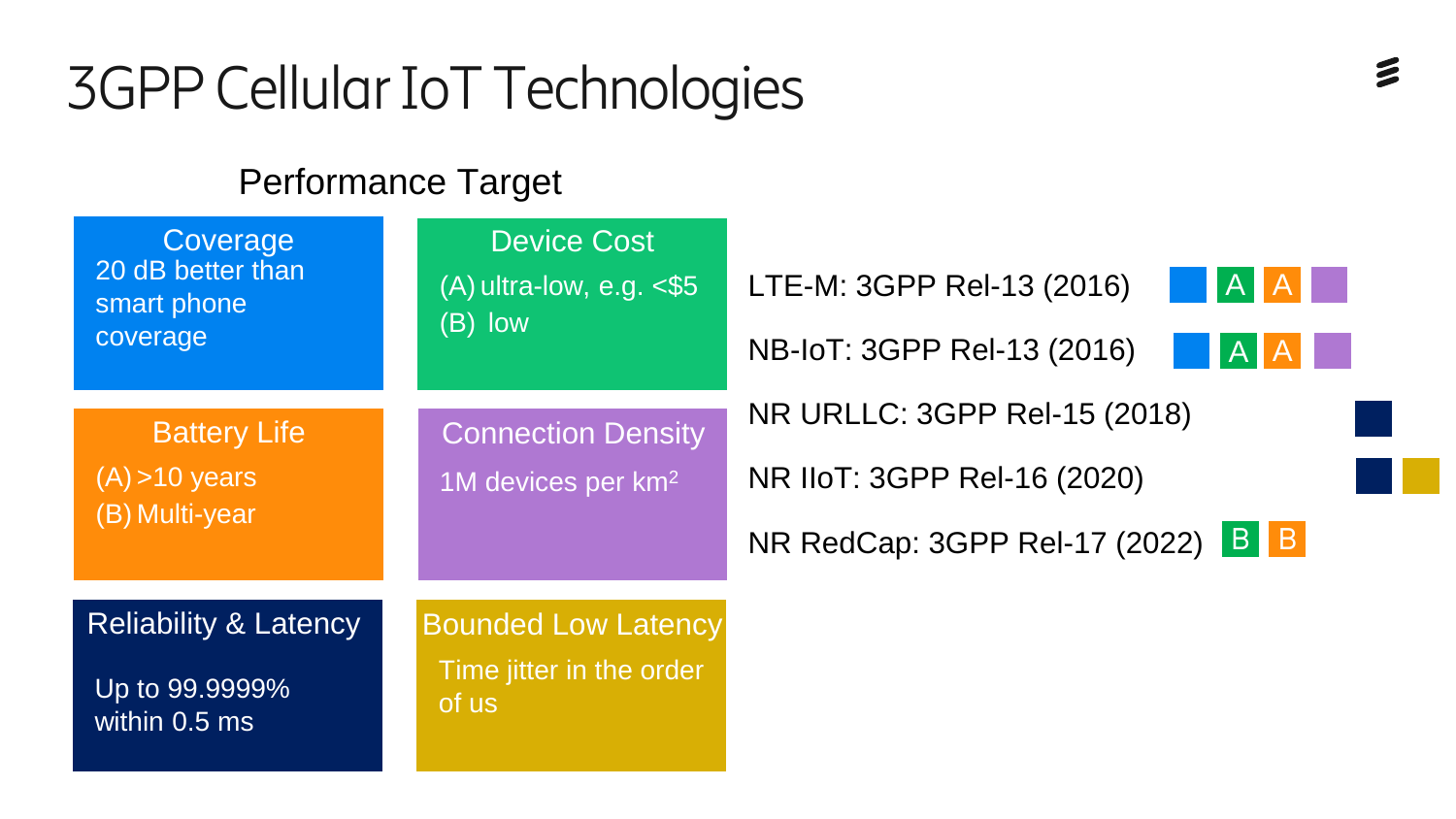### LTE-M & NB-IoT Overview

|         | ⊸∧শত<br><b>Carrier Bandwidth</b> | $\ket{\equiv}$<br>Coverage | ككم<br><b>Battery life</b> | مكو<br>$\mathcal{O}_\mathcal{S}$<br>Capacity | $\mathbb{Z}$<br>Peak Throughput DL/UL | المعلم من<br>المعلم<br>Mobility   |
|---------|----------------------------------|----------------------------|----------------------------|----------------------------------------------|---------------------------------------|-----------------------------------|
| LTE MTC | 1.4-20 MHz                       | 164dB<br>$(+20 dB)$        | $10+$ Year                 | $4.3$ MHz/1M<br>devices                      | 300/375 kbps<br>$(0.8/1$ Mbps)        | Connected & idle<br>mode mobility |
| NB-IoT  | 200 kHz                          | 164dB<br>(+20 dB)          | $10+$ Year                 | 3 MHz/1M<br>devices                          | $21/63$ kbps<br>(227/250 kbps)        | Idle mode<br>mobility             |

- Coverage enhancements essentially by time repetition
- Reduced UE complexity by narrow device BW, lower data rate requirements, and 1 Rx antenna
	- LTE-M device BW is 1.4 MHz for Cat-M1 and 5 MHz for Cat-M2.
	- NB-IoT device BW is 180 kHz for both Cat-NB1 and Cat-NB2.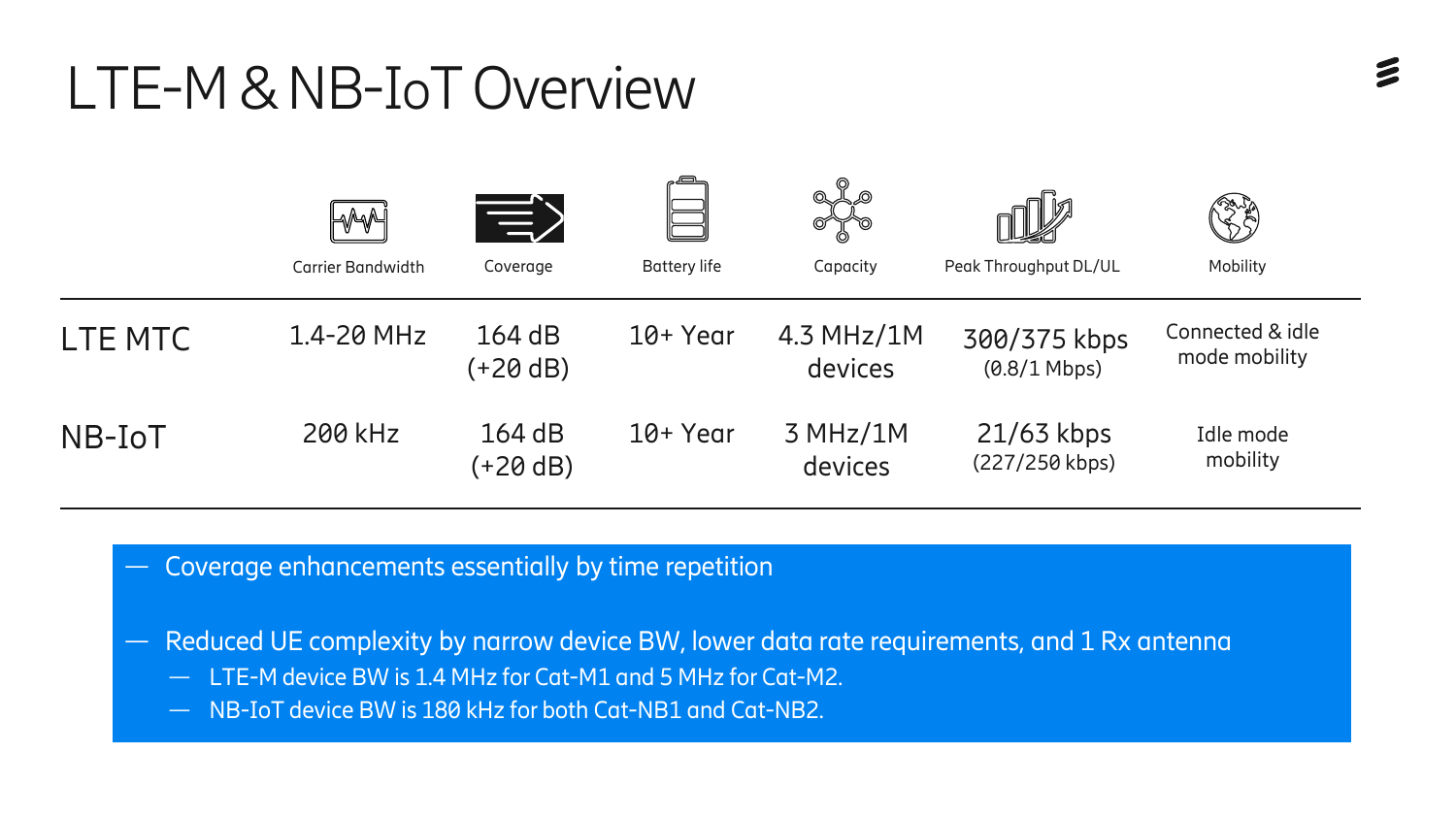### NR RedCapUse Cases

- Intended to address use cases that are not best served by 3GPP Rel-16 specifications
- Main use cases
	- Wearables
	- Industrial wireless sensors
	- Video surveillance



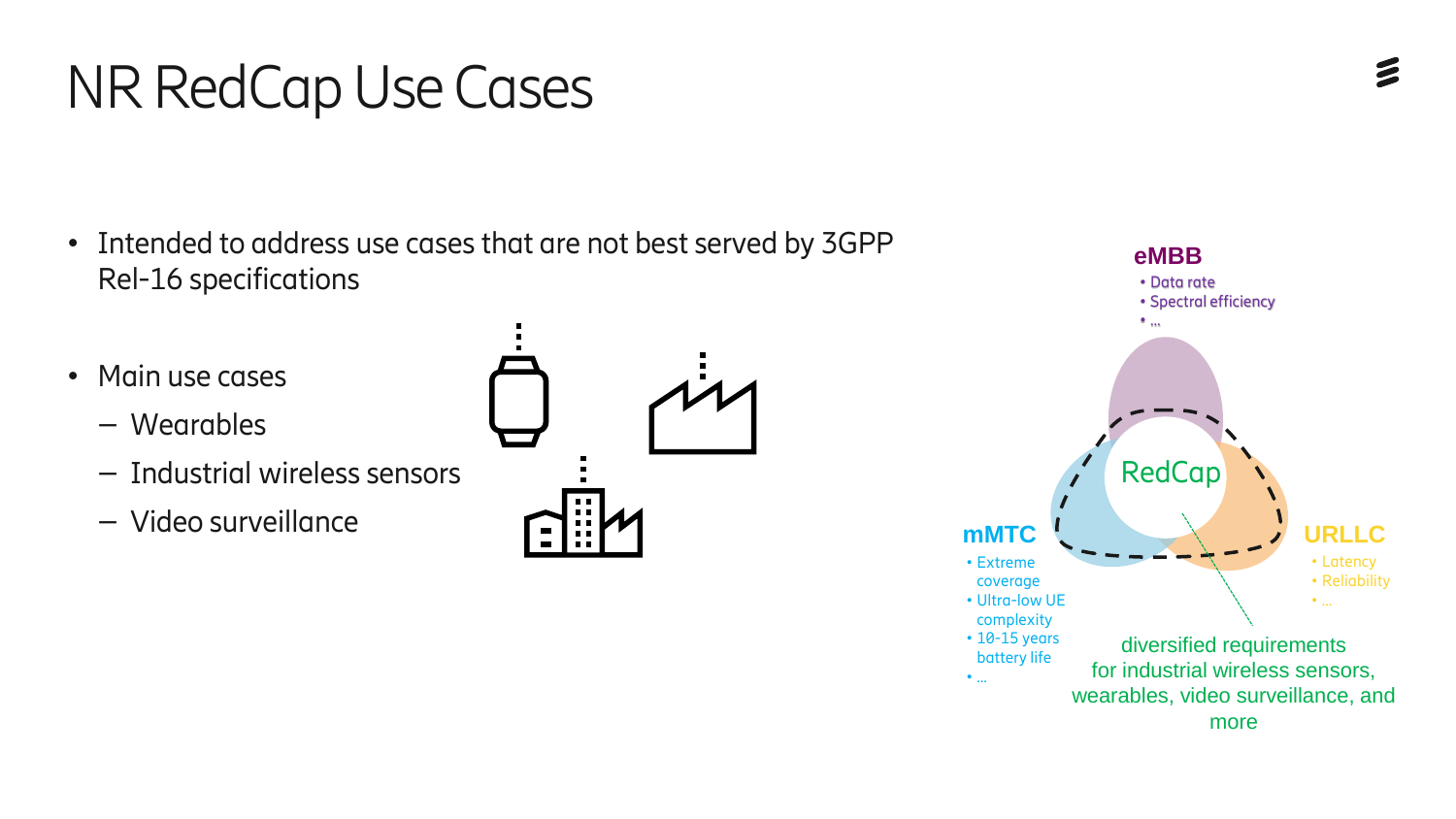### 3GPP Rel-17 RedCap

- Generic requirements
	- Device complexity: lower device cost and complexity as compared to high-end eMBB and URLLC devices of Rel-15/Rel-16.
	- Device size: enables a device design with compact form factor.
	- Deployment scenarios: System should support all FR1/FR2 bands for FDD and TDD.
- Use case specific requirements:

| Use case              | Data rate                                                                                | Latency | <b>Reliability</b>               | <b>Battery life</b>  |
|-----------------------|------------------------------------------------------------------------------------------|---------|----------------------------------|----------------------|
| <b>IWSN</b>           | 2 Mbps                                                                                   | 100 ms  | 99.99% (service<br>availability) | Few years            |
| Video<br>Surveillance | $2-4$ Mbps,<br>7.5-25 Mbps (high-end)                                                    | 500 ms  | 99%-99.9%                        |                      |
| <b>Wearables</b>      | 10-50 Mbps in DL, minimum 5 Mbps in UL.<br>Peak bit rate: 150 Mbps for DL and 50 Mbps UL |         |                                  | Up to $1-2$<br>weeks |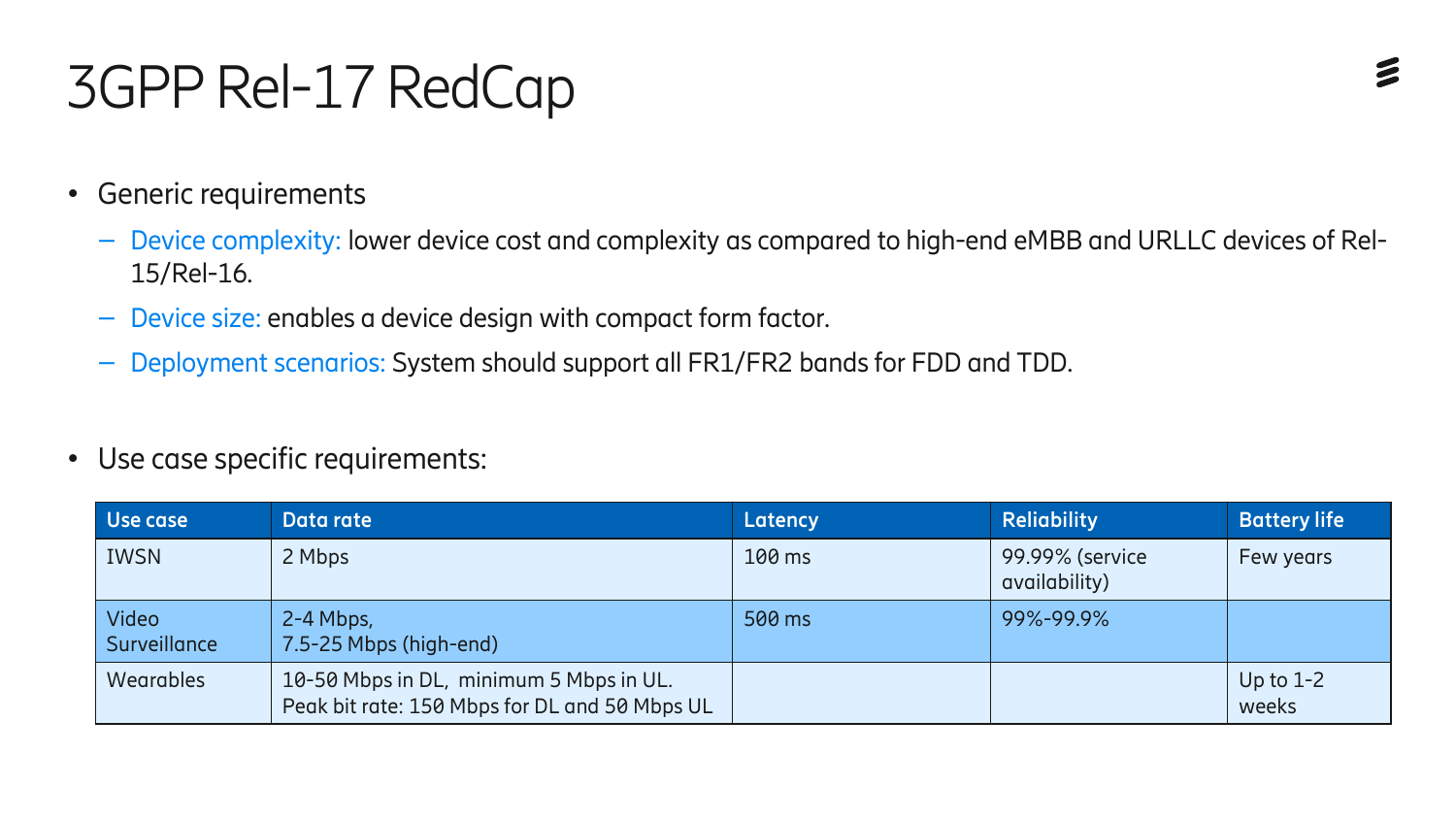### Performance

- Modem cost reduction:
	- The reference is a UE supporting all mandatory features.

|                | FR1FDD FR1TDD |                                        | $\mathsf{I}$ FR2 $\mathsf{I}$ |
|----------------|---------------|----------------------------------------|-------------------------------|
| Cost reduction | $.~105\%$     | $\sim$ 71% (1 Rx)<br>$\sim$ 58% (2 Rx) | $~148\%$                      |

#### • Peak rate:

• For TDD, a 3:1 DL:UL pattern is assumed in this table.

|              | <b>FR1FDD</b> | <b>FR1 TDD</b>                                  | <b>IFR2</b>     |
|--------------|---------------|-------------------------------------------------|-----------------|
| DL peak rate | $~80$ Mbps    | $\sim$ 60 Mbps (1 Rx)<br>$\sim$ 120 Mbps (2 Rx) | $\sim$ 300 Mbps |
| UL peak rate | $~80$ Mbps    | $\sim$ 20 Mbps                                  | $\sim$ 100 Mbps |

#### **Battery life:**

• Using eDRX cycles of a few minutes in idle (or inactive) mode, a battery life of several years can be reached.

#### Coverage impact:

• Only a few DL channels need coverage recovery, and the losses can be compensated by legacy techniques

#### Capacity impact:

• Assuming low data volume for RedCap UEs, systemlevel simulations indicate small impact from RedCap UEs on spectral efficiency, capacity and eMBB UE performance.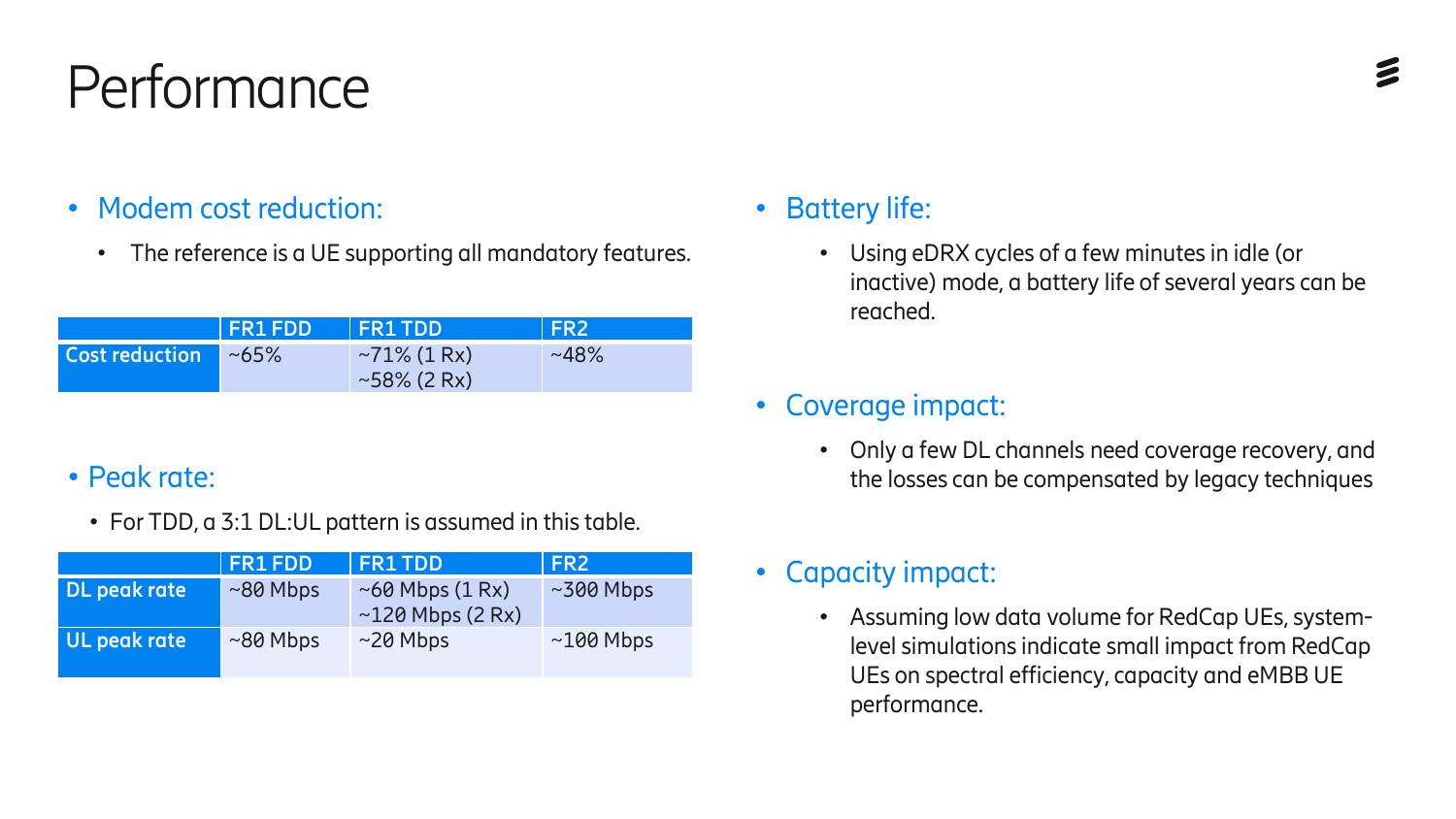### 3GPP Release-15 URLLC

- ITU requirements were adopted:
	- Latency requirement (one-way): Down to 1 ms
		- Layer 2/3 SDU ingress point to layer 2/3 SDU egress point of the radio interface
	- Reliability requirement: Up to  $1-10^{-5}$
	- Packet size: 32 Bytes

*SDUs shall be correctly delivered within 1 ms (from ingress to egress) with an acceptable failure rate of*  10−5 *. A late packet is a failure.*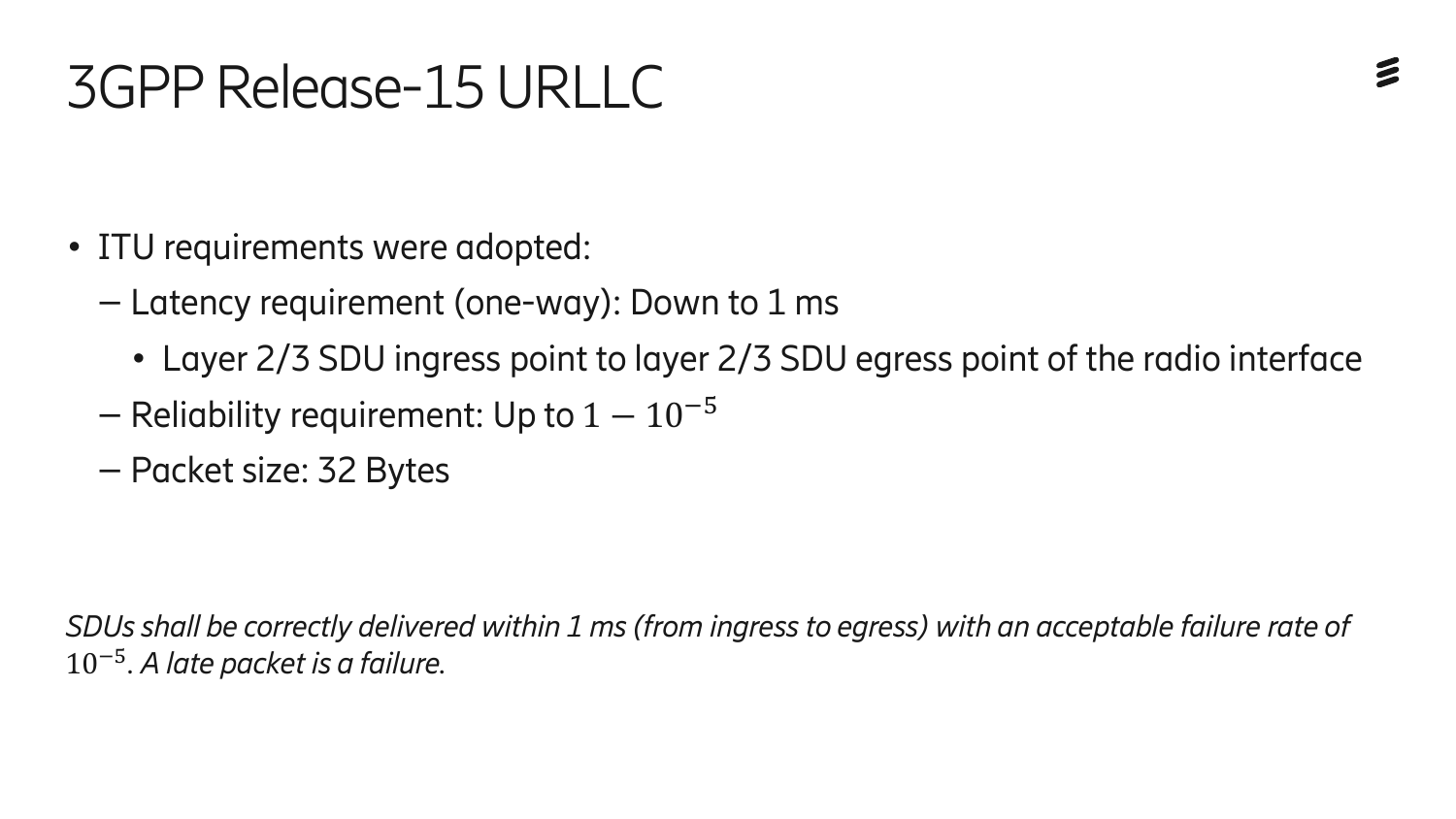

### 3GPP URLLC/IIoT features

Low-latency features High-reliability features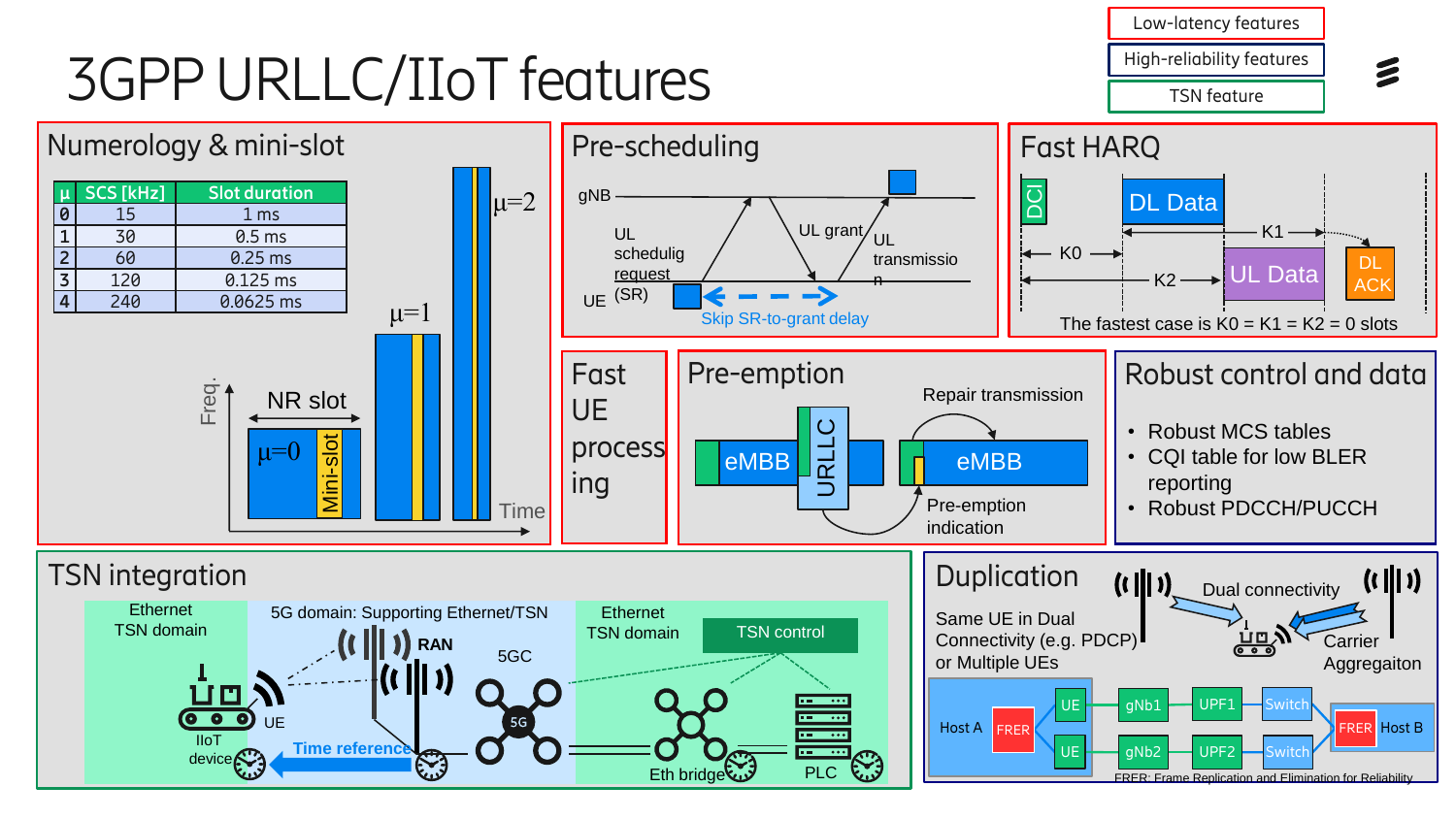### 5G-Advanced and 6G

- 5G-Advanced starts in 3GPP Rel-18
	- Standardization work will start in 2022
- 6G work to start in Rel-19 (2024) with the 1<sup>st</sup> specification release in Rel-21 (~2028)
- Cellular IoT evolutions beyond 5G

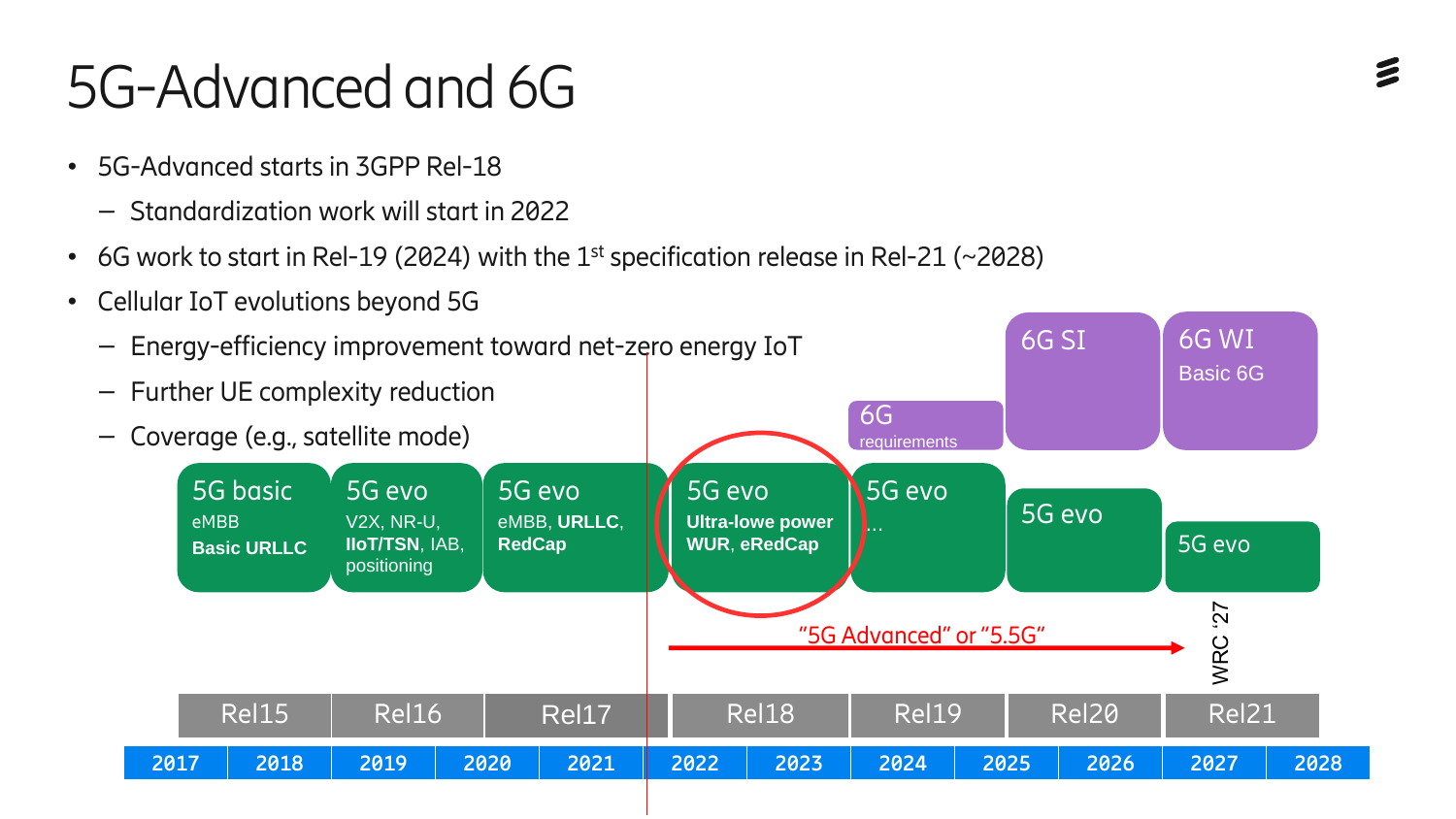#### LTE-M and NB-IoT Global ECO System and Market Status Cellular IoT connections by segment and technology (billion) ■ Broadband IoT and Critical IoT (4G/5G) ■ Massive IoT (NB-IoT/Cat-M)

 $\blacksquare$  Legacy (2G/3G)

139 operators in 64 countries have deployed/launched CIoT technologies



729 devices supporting either Cat-M1, Cat-NB1 or Cat-NB2

165 operators in 80 countries are known to be actively investing in NB-IoT networks

74 operators in 41 countries are known to be actively investing in NB-IoT networks

456 devices support Cat-NB1 109 devices support Cat-NB2

#### 536 devices support Cat-M1

References: NB-IoT & LTE-M: Global Ecosystem, September 202[1https://gsacom.com/download.php?id=10774](https://gsacom.com/download.php?id=10774) Ericsson Mobility Report November 2021 <https://www.ericsson.com/4ad7e9/assets/local/reports-papers/mobility-report/documents/2021/ericsson-mobility-report-november-2021.pdf>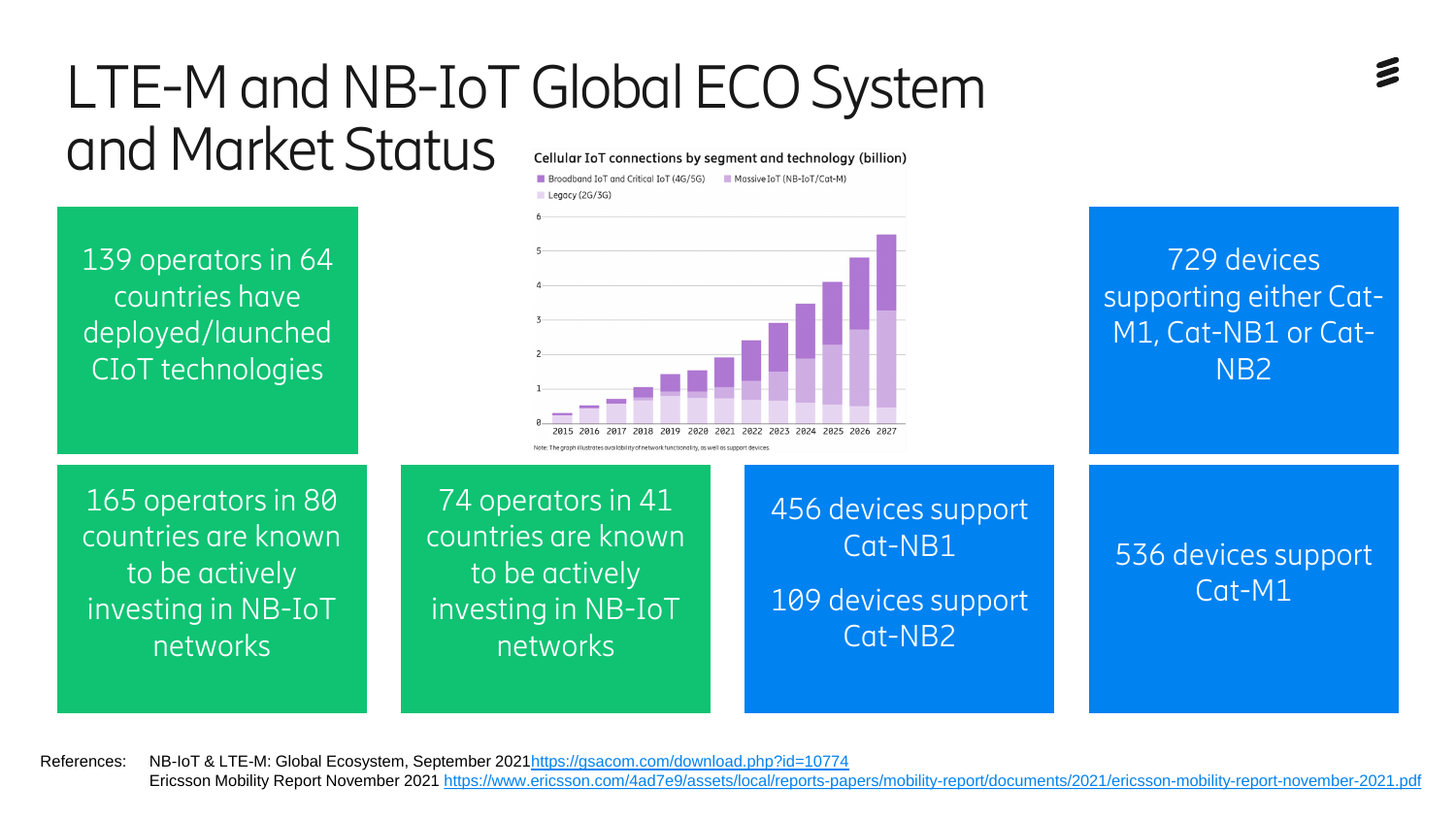### Future Network Migration



Cellular IoT service continuity ensured during eMBB driven network migration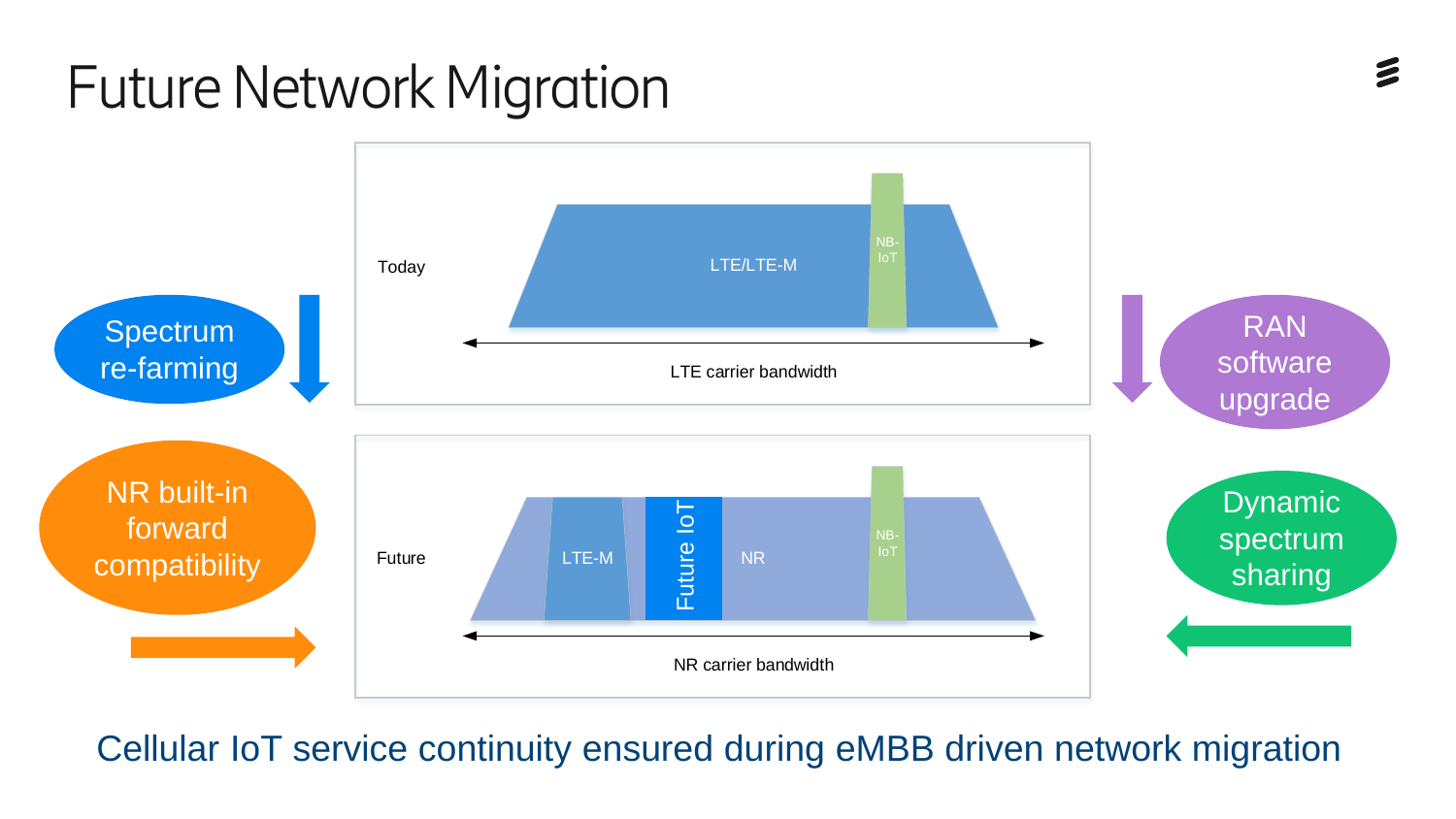### Further Reading



### CELLULAR INTERNET OF THINGS

FROM MASSIVE DEPLOYMENTS TO **CRITICAL 5G APPLICATIONS** 

**SECOND EDITION** 

**OLOF LIBERG MÅRTEN SUNDBERG** Y.-P. ERIC WANG JOHAN BERGMAN JOACHIM SACHS **GUSTAV WIKSTRÖM**